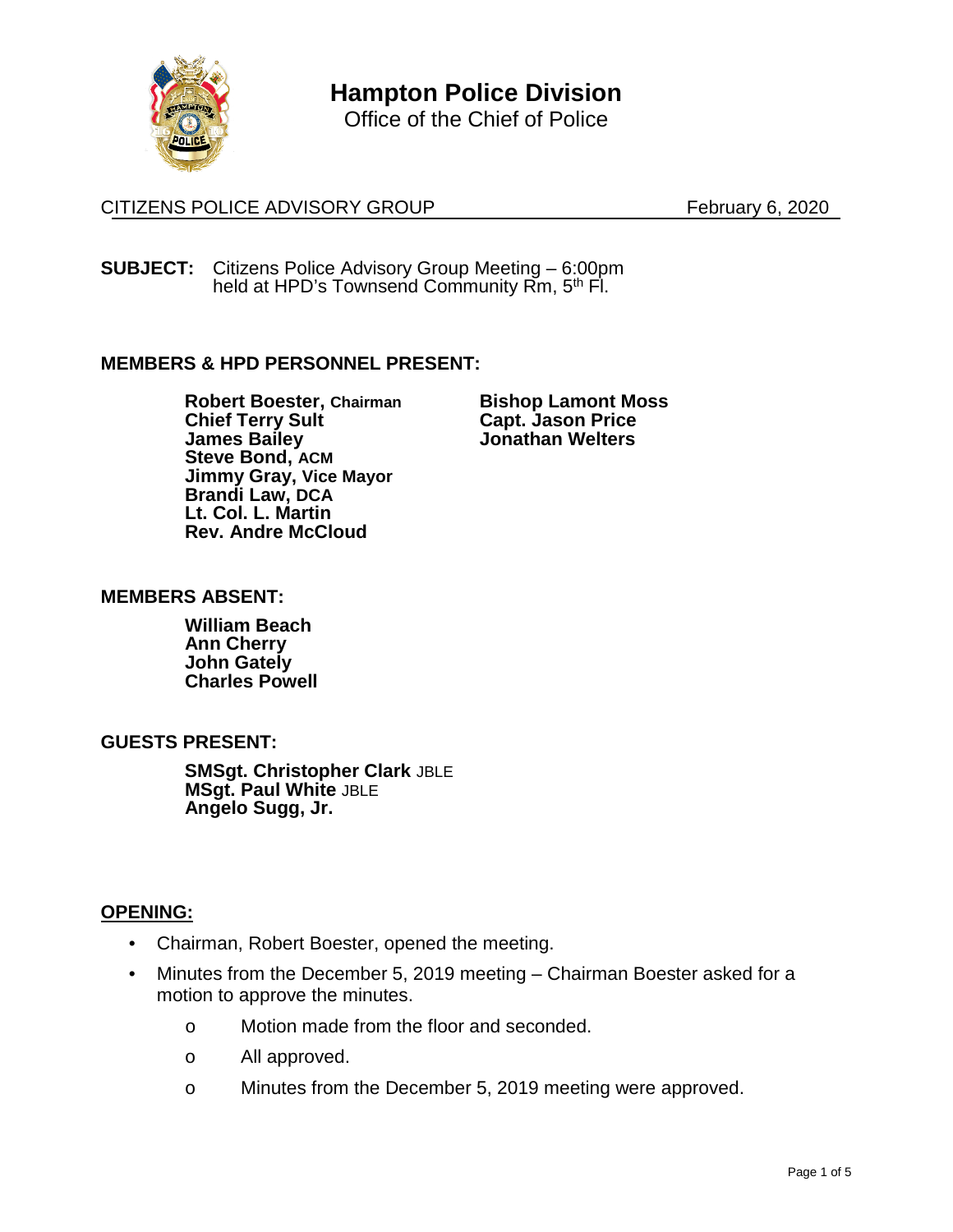# **DISCUSSION:**

- Membership
	- o Youth Representative, Angelo Sugg has aged out; will see if Council will re-appoint him to fill another vacant position on this Committee; however, he can continue to attend as guest.
		- Letter has been sent to Council for action on the March Council Agenda.
	- o Chairman Boester reminded everyone of the attendance requirements for this Committee.
	- o Working to have Youth Representatives and HU Representative appointed.
		- We have 2 youth vacancies and one HU rep vacancy; anyone with suggestions or recommendations for these positions, please let the Chairman know.
	- o Unity Commission vacancy is in process.
	- o All applicants must agree to a criminal background check due to the sensitive information presented at these meetings.
	- o May look to see if Youth Commission has any good candidates they can recommend.
- Shootings and Gun Violence
	- o Discussed firearm related incidents and the demographics; trends show decrease by 18% last year in violent crimes; this year up 16%.
	- o What's driving this? Aggravated assaults.
		- Have seen a decrease in firearm aggravated assaults, until 2019, when we saw an increase.
	- $\circ$  Discussed NIBIN<sup>[1](#page-4-0)</sup> at a prior meeting
		- Using NIBIN, HPD collects and tracks bullets and casings to see if can correlate to various cases.
		- **IF In 2019, HPD recovered casings related to 79 different incidents.**
	- o In 5-year comparison of Aggravated Assaults, gun violence has been the driving factor.
	- $\circ$  From a diversity perspective, not a diverse group involved in gunshot injuries.

<sup>&</sup>lt;sup>1</sup> [National Integrated Ballistic Information Network](https://www.atf.gov/firearms/national-integrated-ballistic-information-network-nibin)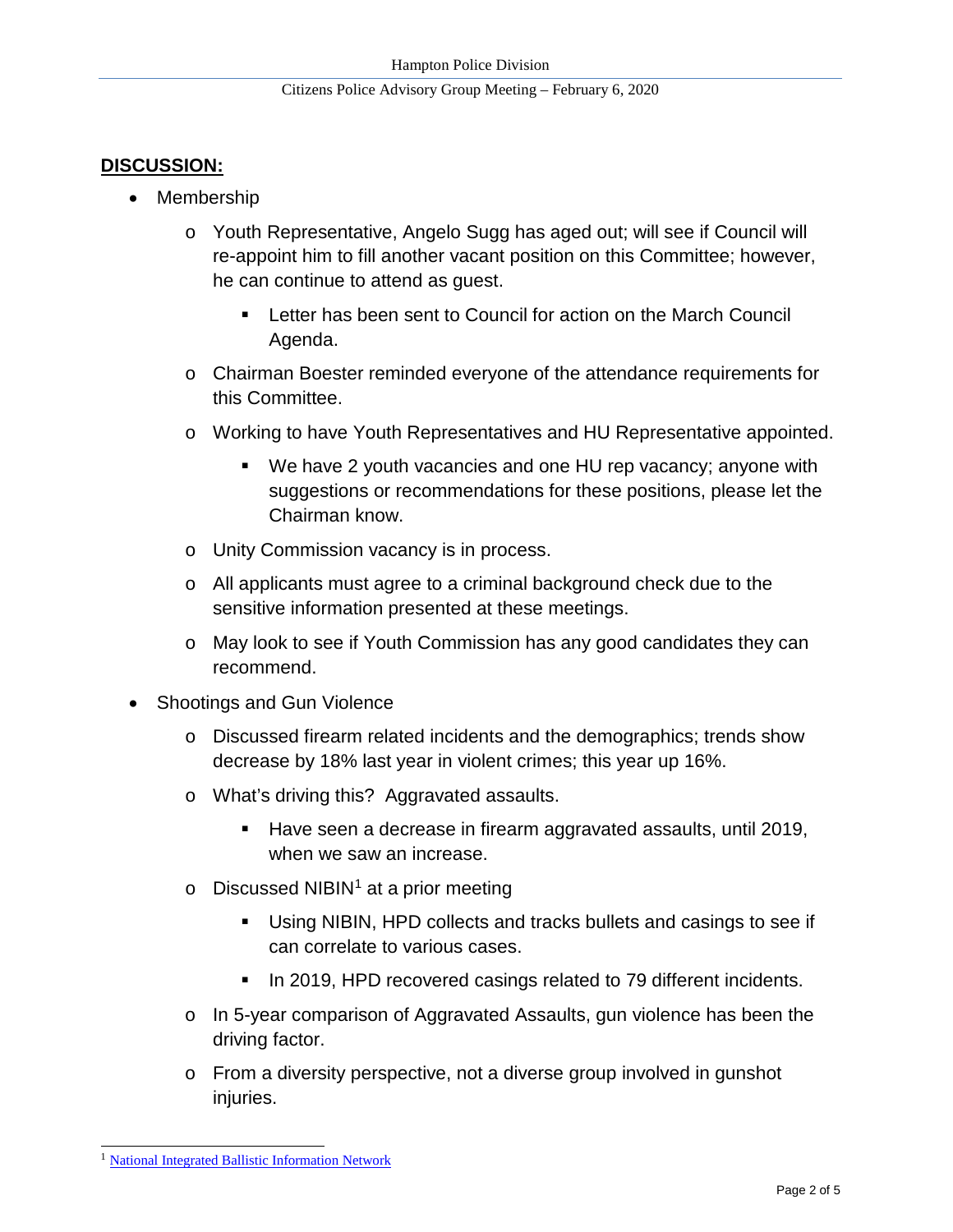- Goal is to prevent crime and reduce risk.
- **Have seen an increase in the number of juveniles involved in** weapons violations; this is always concerning.
- o HCS Acadamies have not had enough time to take full effect yet.
	- Academy of Law & Public Safety (ALPS) HPD remains heavily involved with the students enrolled in ALPS; but haven't seen the impact yet that our Academies has on students; still in infancy stages.
	- **Should begin to see impacts when the first Academy students begin** to graduate.
- o Are looking at past behaviors of juveniles and ages of perpetrators.
- o Comment: Neighborhoods and citizens are noticing judicial system not taking action; many suspects are arrested for selling drugs and firearms, but when they go to court, they are out the next day; and then end up arrested again; cycle repeats itself.
	- Very difficult to have all systems talking with each other *(Police, Sheriff, Jails, Judges, Attorney's, etc.)* to come to common ground.
	- Need to have a local CJIS system to link all systems together.
	- About 3-years ago, HPD tracked gun cases for about 14-months; had approx.
		- 60% dismissed / nolle prossed
		- 20% withhold findings
		- 20% negative or positive outcome
	- Was not good percentages; lots of factors that come into play.
	- **HPD reviewed internal investigation processes to determine how to** provide best cases for prosecution and made adjustments accordingly.
- o Working with the Commonwealth Attorney on a social autopsy project with John's Hopkins University; and with ODU on artificial intelligence to find common denominators of potential offenders to develop intervention programs for them and family members.
- o Criminal Analysts look at the cumulative data, track trends throughout the year and look to see where we are as compared to last year.
- o Question: How does the citizen get the courts to look at this differently?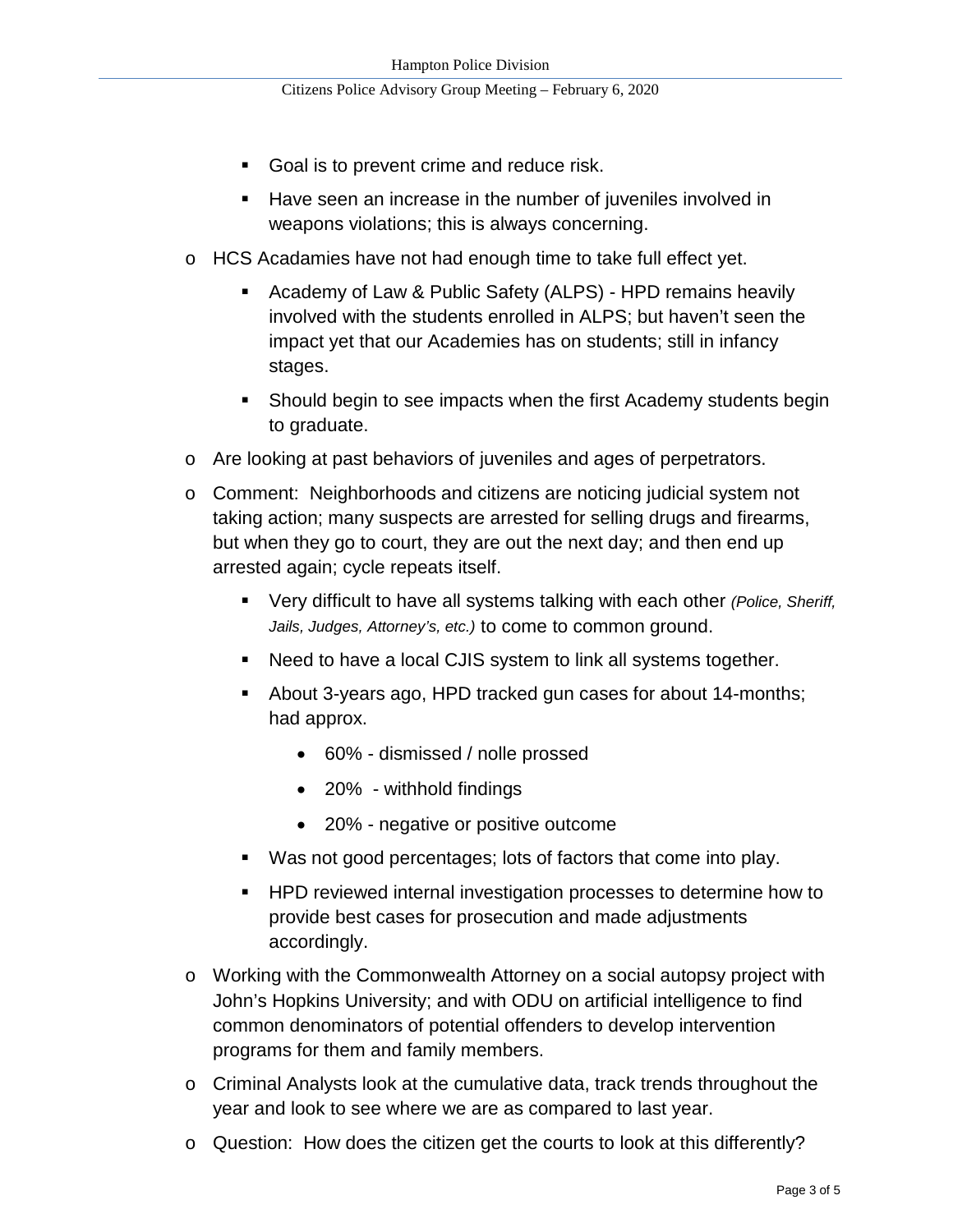- Answer: Has to be a community dialogue. City Council is engaged in lots of these discussions; Commonwealth Attorneys do a good job to communicate this; judges cannot discuss due to potential conflict; it is a community issue.
- Have had a few meetings to discuss Projects Safe Neighborhoods, with a focus on gun/weapons violations, looking at the top-tier of perpetrators to pursue at local, state and federal levels.
- Judges are not necessarily the issue, some of it is the juries; that's the community.
- o Comment: Many communities are facing crime, but it's due to transient people moving in, creating crime, then moving on to another neighborhood doing the same thing; we cannot manage who stays in a community.
	- **HPD does track gun related offenses to see how it is moving and if** people are moving with them.
- o Homeowners care more about their properties than renters.
	- **HPD does try to work with property managers and initiatives** associated with rental properties.
	- Unless property deemed a "nuisance", not much the police can do; activities must reach a certain threshold to be declared a "nuisance".
	- But some neighborhoods are branded because of a few properties that are causing the trouble; figures do not give an accurate assessment of what the community is really like.
	- Still only a small fragment of the population that causes the most harm in our communities; most have good folks that live there.
- Code Enforcement
	- o One priority of the City is a coordinated code enforcement effort.
	- o HPD selected a Corporal to work with Codes Inspectors and other city departments on code enforcement efforts in hopes of streamlining this process.
- **ShotSpotter** 
	- $\circ$  Chief will be recommending to the City Manager to test ShotSpotter<sup>[2](#page-3-0)</sup> equipment to help with gun violence.

<span id="page-3-0"></span> $2 \underline{\text{ShortSpotter}}$  – equipment that detects gun shots with real-time information.